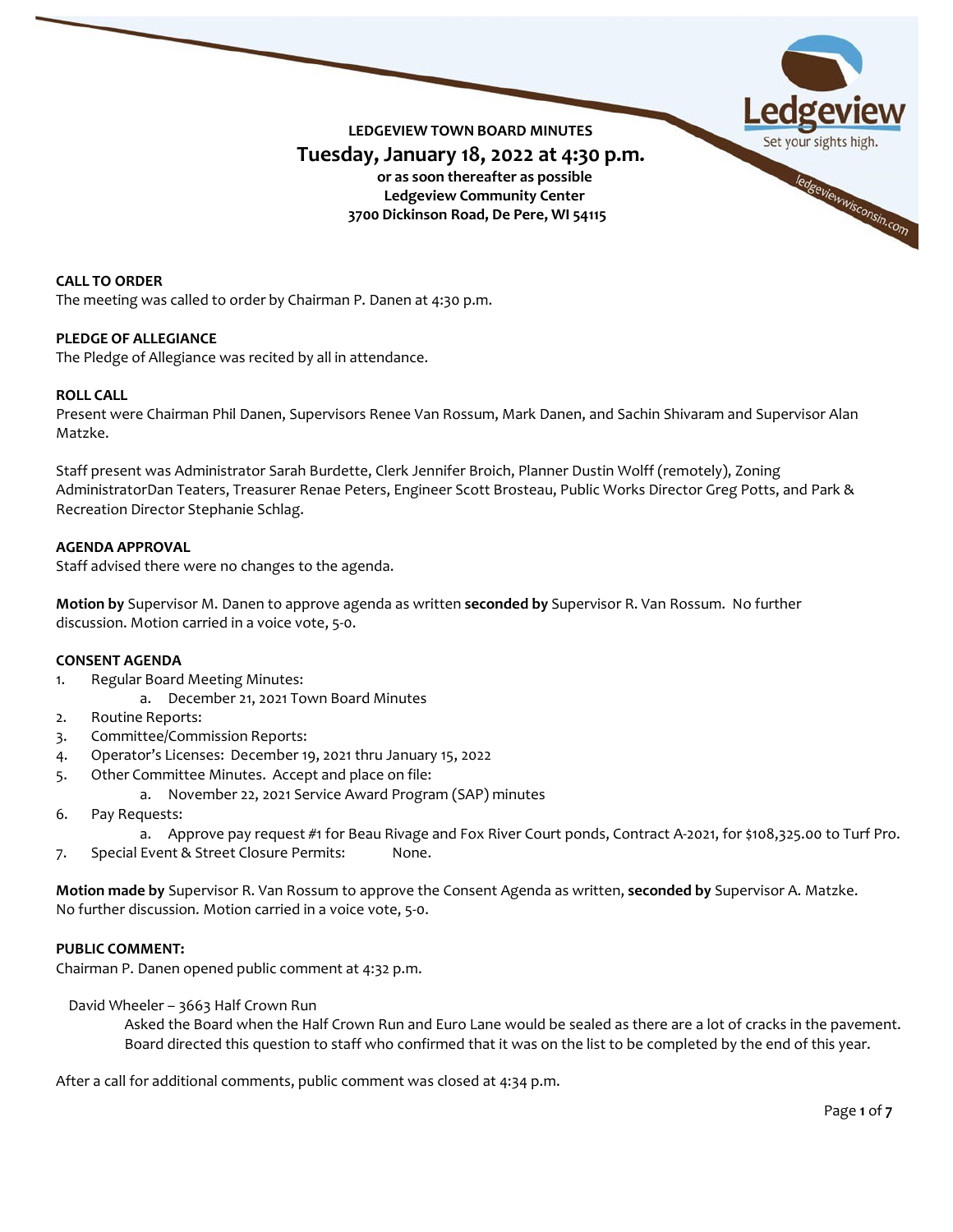### **PUBLIC HEARING:** None

#### **ZONING & PLANNING:**

1. **Discuss and act on** the request by Steve Bieda of Mau & Associates, on behalf of Kael Coleman (owner) for a proposed combination Certified Survey Map for parcel D-1886, D-2325, and D-2326, 7800 Altmeyer Drive.

Staff advised that this item is not ready.

**Motion made by** Chairman P. Danen to table this item and bring forward at the next meeting. **Motion seconded by** Supervisor M. Danen. Motion carried in a voice vote, 5-0.

2. **Discussion and act on** a request by Matt Davis (agent) on behalf of AT&T to add on to an existing cell tower located on parcel D-344, 4527 Old School House Lane.

Staff presented stating the petitioner is requesting approval to install a new AT&T antennae array on an existing U.S. Cellular owned guyed tower (180') and fenced compound area. AT&T will lease a 435 sq. ft. area within the existing fenced compound area at the base of the tower to accommodate their equipment cabinet, a generator and a rack and meter.

A Class 2 Co-Location is the placement of antennae on an existing support structure such that the owner of the facility does not need to construct a freestanding support structure for the facility or engage in substantial modification.

ZPC recommended approval to Town Board with conditions.

**Motion made by** Supervisor S. Shivaram to approve the Building Site and Operations Plan for a Class 2 Co-Location with the condition that the generator is programmed for testing to run after 7 a.m. or before 9 p.m. for noise concerns.

**Motion seconded by** Supervisor R. Van Rossum. No further discussion. Motion carried in a voice vote, 5-0.

3. **Discussion and act on** a request by Troy Hewitt of Robert E. Lee & Associates, on behalf of Jeff Marlow (Lexington Homes) for a replat Certified Survey Map of parcels D-2398, D-2397, D-2396, 1272-1256 Brayden Lane.

Staff presented as the petitioner is requesting the approval of a retracement CSM to turn three outlots into three buildable lots to sell for single family development. These lots would be part of the existing Feldspar Place subdivision. The Feldspar Place final plat was approved in 2020 with these as outlots because the flood study was still in progress for this area. With the completion of the study, they can now be re-platted as buildable area and included in the adjacent lots.

Lot 1 (existing Outlot 14) will be 13,387 SF in area, Lot 2 (existing Outlot 13) will be 9,125 SF, and Lot 3 (existing Outlot 12) will be 9,706 SF. All lots would have 62 feet of street frontage on Brayden Lane complying with the R-1/PDD bulk zoning requirement approved as part of the Feldspar Place final plat—a minimum lot size of 7,440 SF and lot width of 62 feet. All notes and restrictive covenants from the Feldspar plat need to be included or referenced on the CSM.

The ZPC recommends approval of the CSM to the Board, with conditions.

**Motion made by** Supervisor A. Matzke to approve the Certified Survey Map with the following conditions set forth by Zoning and Planning Commission

1. Revise the CSM to include: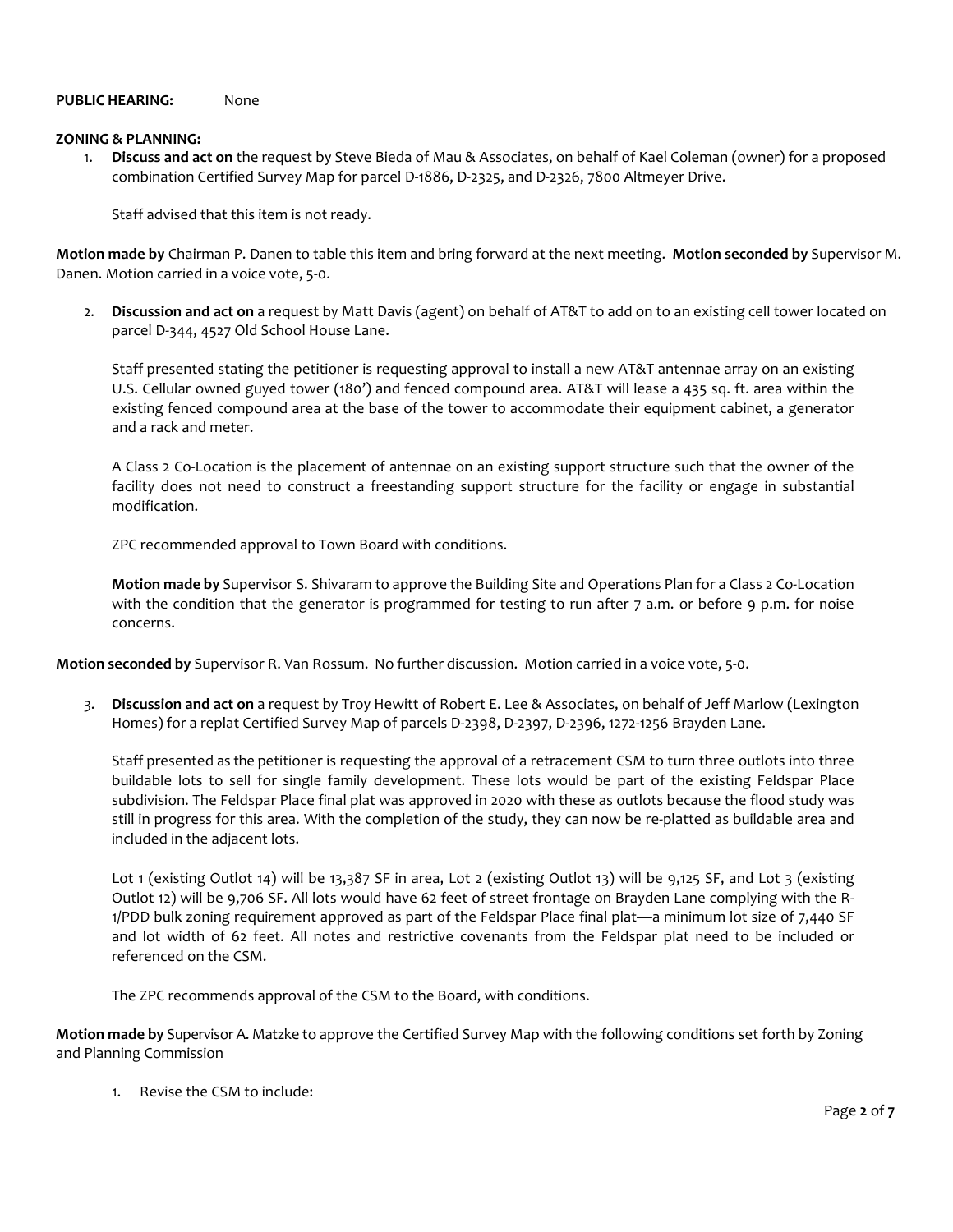- a. All Feldspar Place building setbacks on each proposed lot.
	- Building Setbacks: Front yard: 23' min. from ROW, Side yard: 6' min. each side, Corner side: 23' min. from ROW; Accessory Building: Side yard: 6' min.
- b. All notes and restrictive covenants from the Feldspar plan.
	- "Future on-street bicycle route signage will be installed in the Brayden Lane right-of-way. Sidewalks will be installed along all public roads."
- c. A note identifying the FEMA approved flood study
- d. Identification of the floodway and the floodplain
- e. 35-foot ESA setbacks from the floodway on each proposed lot
- 2. Future development of Lots 1 and 2 shall comply with code and plat requirements for building size and floor area and with the number of structures and other requirements.
- 3. Address technical corrections required by the Town Engineer or Brown County.

**Motion seconded by** Supervisor M. Danen. No further discussion. Motion carried in a voice vote, 4-0. Chairman P. Danen abstained from voting on this matter as he does work for Lexington Homes.

4. **Discussion and act on** a request by Troy Hewitt of Robert E. Lee & Associates, on behalf of Jeff Marlow (Lexington Homes) for a replat Certified Survey Map of parcels D-2394, D-2395, 1280-1288 Brayden Lane.

Staff presented as the petitioner is requesting the approval of a retracement CSM to turn two outlots into two buildable lots to sell for single family development. These lots would be part of the existing Feldspar Place subdivision. The Feldspar Place final plat was approved in 2020 with these as outlots because the flood study was still in progress for this area. With the completion of the study, they can now be re-platted as buildable lots.

Lot 1 (existing Outlot 11) will be 10,260 SF in area and Lot 2 (existing Outlot 10) will be 10,814 SF. Both lots have 62 feet of street frontage on Brayden Lane complying with the R-1/PDD bulk zoning requirement approved as part of the Feldspar Place final plat—a minimum lot size of 7,440 SF and lot width of 62 feet. The notes and restrictive covenants from the Feldspar Place plat must be included or referenced on the CSM.

The ZPC recommend approval of the CSM to the Board, with conditions.

**Motion made by** Supervisor A. Matzke to approve the Certified Survey Map with the following conditions set forth by Zoning and Planning Commission

- 1. Revise the CSM to include:
	- a. All Feldspar Place building setbacks on each proposed lot.
		- Building Setbacks: Front yard: 23' min. from ROW, Side yard: 6' min. each side, Corner side: 23' min. from ROW; Accessory Building: Side yard: 6' min.
	- b. All notes and restrictive covenants from the Feldspar plan.
		- "Future on-street bicycle route signage will be installed in the Brayden Lane right-of-way. Sidewalks will be installed along all public roads."
	- c. A note identifying the FEMA approved flood study
	- d. Identification of the floodway and the floodplain
	- e. 35-foot ESA setbacks from the floodway on each proposed lot
- 2. Future development of Lots 1 and 2 shall comply with code and plat requirements for building size and floor area and with the number of structures and other requirements.

**Motion seconded by** Supervisor M. Danen. No further discussion. Motion carried in a voice vote, 4-0. Chairman P. Danen abstained from voting on this matter as he does work for Lexington Homes.

**OLD BUSINESS:** None.

#### **NEW BUSINESS:**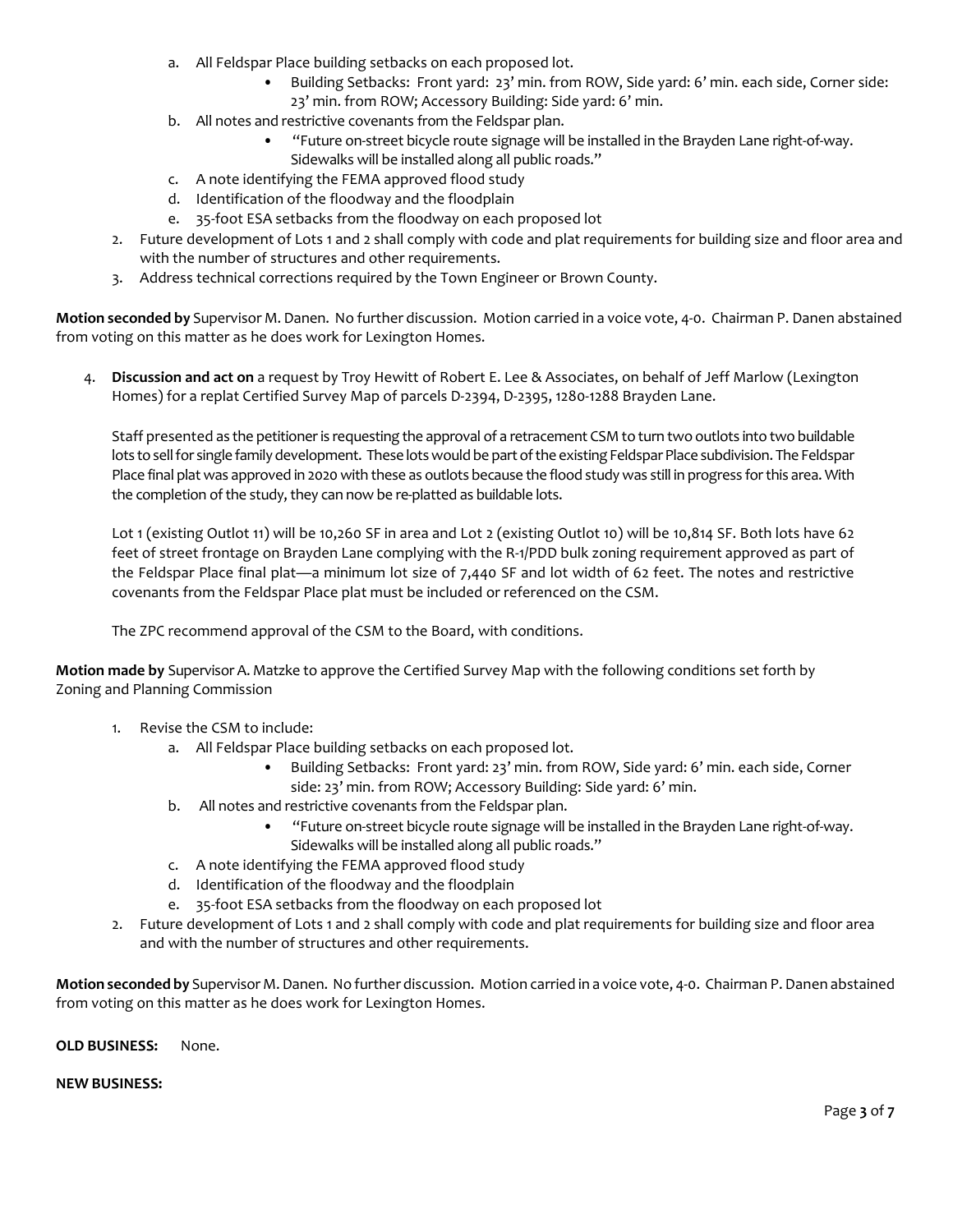1. **Request for approval** of Resolution R-2022-01 related to the transfer of town funds from the Fire Department Fundraising Account to the Ledgeview Fire Fighters Association.

This item is not ready.

**Motion made by** Chairman P. Danen to table item and is to be placed on the next agenda. **Motion seconded by** Supervisor R. Van Rossum. No further discussion. Motion carried a voice vote, 5-0.

2. **Request for approval** of the updated Service Award Program (SAP) point system.

Staff presented stating that this needed to be updated due to all of the organizational changes that have recently been made in order to better be compliant with standards and regulations that were previously outlined in the study conducted by McGrath Consulting.

The committee provided a red-lined version of the edits. The changes would be effective starting January 1, 2022.

**Motion made by** Supervisor A. Matzke to approve the updated Service Award Program point system. **Motion seconded by** Supervisor R. Van Rossum. No further discussion. Motion carried in a voice vote, 5-0.

3. **Request and approve** the award of contract A-2022 for Tributary D Dredging.

Staff stated they had a bid opening regarding the dredging in the Mystery Valley area. The Town received nine (9) bids ranging from \$24,000 to \$96,000. Low bidder was KCG Excavating, LLC at \$24,187.30. The Town has worked with them before and never had any issues.

Since the bid came in lower than projected the Town will be able to do more dredging than originally budgeted and will be able to double the length of original project.

**Motion made by** Supervisor M. Danen to approve the Tributary D Dredging project and awarding it to KCG Excavating, LLC for \$24,187.30. **Motion seconded by** Supervisor S. Shivaram. No further discussion. Motion carried in a voice vote, 5-0.

4. **Update and discussion** on use of fund allocation from the American Rescue Plan Act (ARPA).

Staff presented by outlining the uses that are allowed as stated by the Federal Government. To summarize, the Town has four options on how to use the monies.

- 1. To respond to the COVID-19 public health emergency or its negative economic impacts, including assistance to households, small businesses, and non-profits, or aid to impacted industries such as tourism, travel and hospitality.
- 2. To respond to workers performing essential work during the COVID-19 public health emergency by providing premium pay to eligible workers.
- 3. For the provision of government services to the extent of the reduction in revenue due to the COVID-19 public health emergency relative to revenues collected in the most recent full fiscal year prior to the emergency.
- 4. To make necessary investments in water, sewer, or broadband infrastructure.

Staff studied the explanations and criteria put out by the Dept. of the Treasury. Staff identified options that would be the most beneficial to the Town and the Town's utility infrastructure. Top nine (9) projects are as follows:

- 1. Extend water main and sewer on Cottonwood Lane 340 feet.
- 2. Extension of water main on Bower Creek Road 1,970 feet.
- 3. Provide sewer and water to Scray Hill Park restrooms/concession stand.
- 4. Dollar Road water main connection.
- 5. Pedestrian connection between Scray Hill and Grande Ridge.
- 6. Provide sewer and water to Van Straten Park restroom.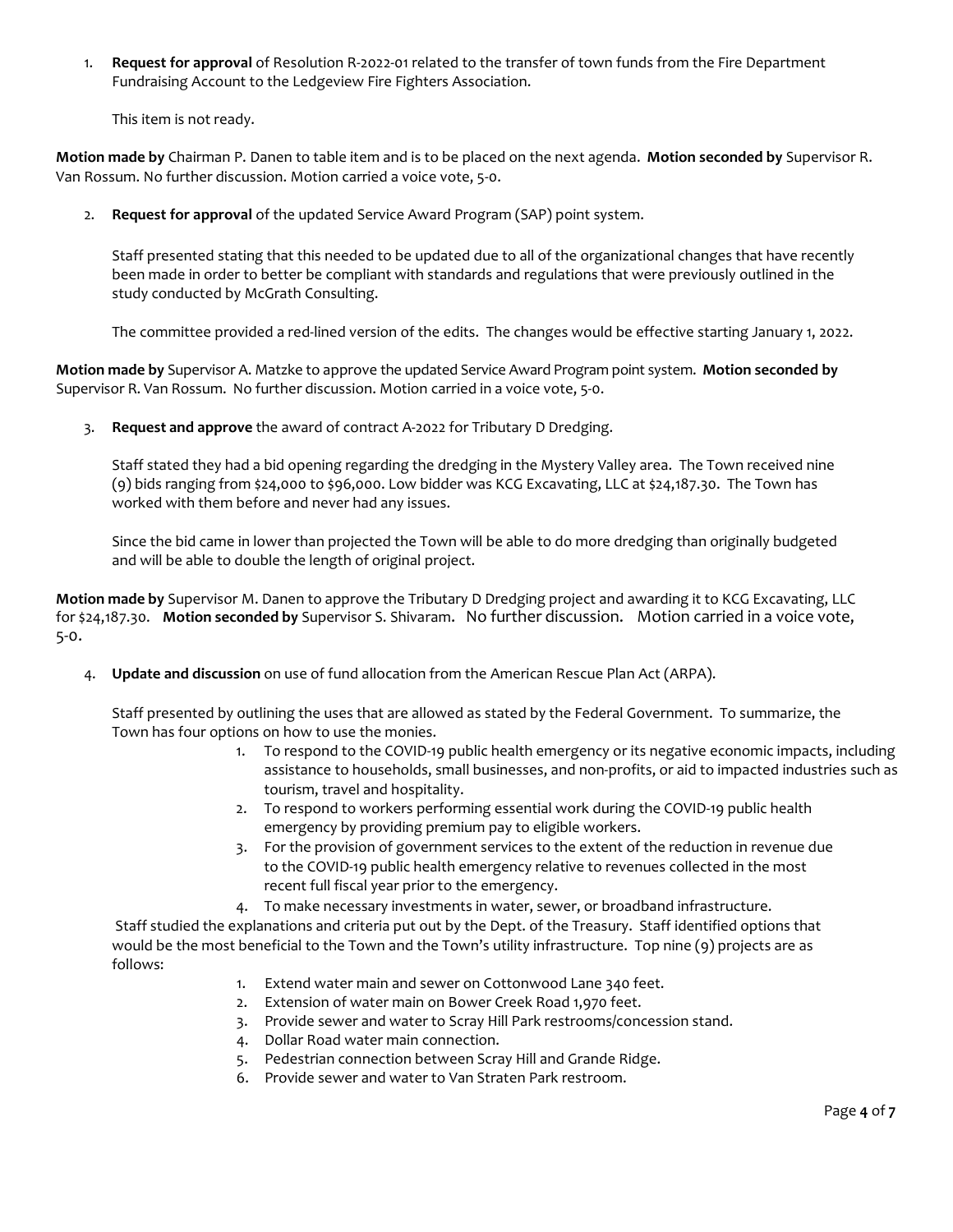- 7. CTH G Sanitary Line #2.
- 8. Dollar Road Urbanization between Dollar Lane and Half Crown.
- 9. Oakridge Circle Urbanization between Garrett to Grande Ridge.

**Motion made by** Chairman P. Danen to table and continue discussion regarding the top projects and recommend the Board look over the details. **Motion seconded by** Supervisor S. Shivaram. No further discussion. Motion carried in a voice vote, 5-0.

5. **Request for approval** of Camera Corner Managed Services Agreement.

Staff stated that January 1, 2022 there was an abrupt departure of the current I.T. Services Provider. In 2021 staff met with Camera Corner, however, since January 1, 2022 there has been and currently are some issues in that Camera Corner has been able to step in and assist the Town with technical problems without a services agreement in place. Due to the urgency, staff was not able to meet with any other businesses. Agreement would be effective starting February 1, 2022.

**Motion made by** Chairman P. Danen to approve Camera Corner Managed Services, NetAssist On-Going Support Agreement. **Motion seconded by** Supervisor A. Matzke. No further discussion. Motion carried in a voice vote, 5-0.

6. **Request for approval** of the Contingent Offer to Purchase Portion of Parcel D-191 for Park Land.

As directed at the December 21, 2021 Town Board meeting, staff reached out to the owners of parcel D-191 to make an offer to purchase a portion of the parcel, labeled Lot 2 in the preliminary CSM. This offer was verbally accepted by the property owners. The purchase of land is contingent on approval by a vote at a special meeting of the electors, yet to be scheduled. As such, the attached document is a contingent offer to purchase. The intended use of Lot 2 is to preserve greenspace and offer connectivity of greenspace from Outlot 2 of the Red Hawk subdivision adjacent to and north of Lot 2, to the sidewalk/pedestrian access on Bower Creek Road.

**Motion made by** Supervisor R. Van Rossum to approve Offer to Purchase Portion of Parcel D-191, contingent on approval by a vote at a special meeting of the electors. **Motion seconded by** Supervisor S. Shivaram. No further discussion. Motion carried in a voice vote, 5-0.

7. **Request for approval** for Ditch Mowing Services Contract.

Staff suggested continuing with and renewing our ditch mowing services with Bruce Bauknecht Landscaping. We would renew contract for three (3) years and then evaluate moving these services in-house.

**Motion made by** Supervisor M. Danen to approve the Ditch Mowing Services Contract. **Motion seconded by** Supervisor S. Shivaram. No further discussion. Motion carried in a voice vote, 5-0.

## **COMMUNICATIONS:**

Staff advised the Board that an email was received from Mr. Garrittt Bader letting the Town know that the 'Kinley K project' is no longer a fruitful project and will not be moving ahead with the construction plan.

## **ORDINANCES:** None.

## **REPORTS:**

## **Administrator:**

- Report as submitted.
- Will be looking at obtaining an RFP for a firm to help with strategic plan process looking at service level needs, especially human resources need – help putting that vision together.
- Administrative Assistant is currently being recruited for. Met with seven (7) for initial interviews.

#### **Planner:**

• Development agreement for Cocoon Brewing coming shortly.

#### **Zoning Administrator:**